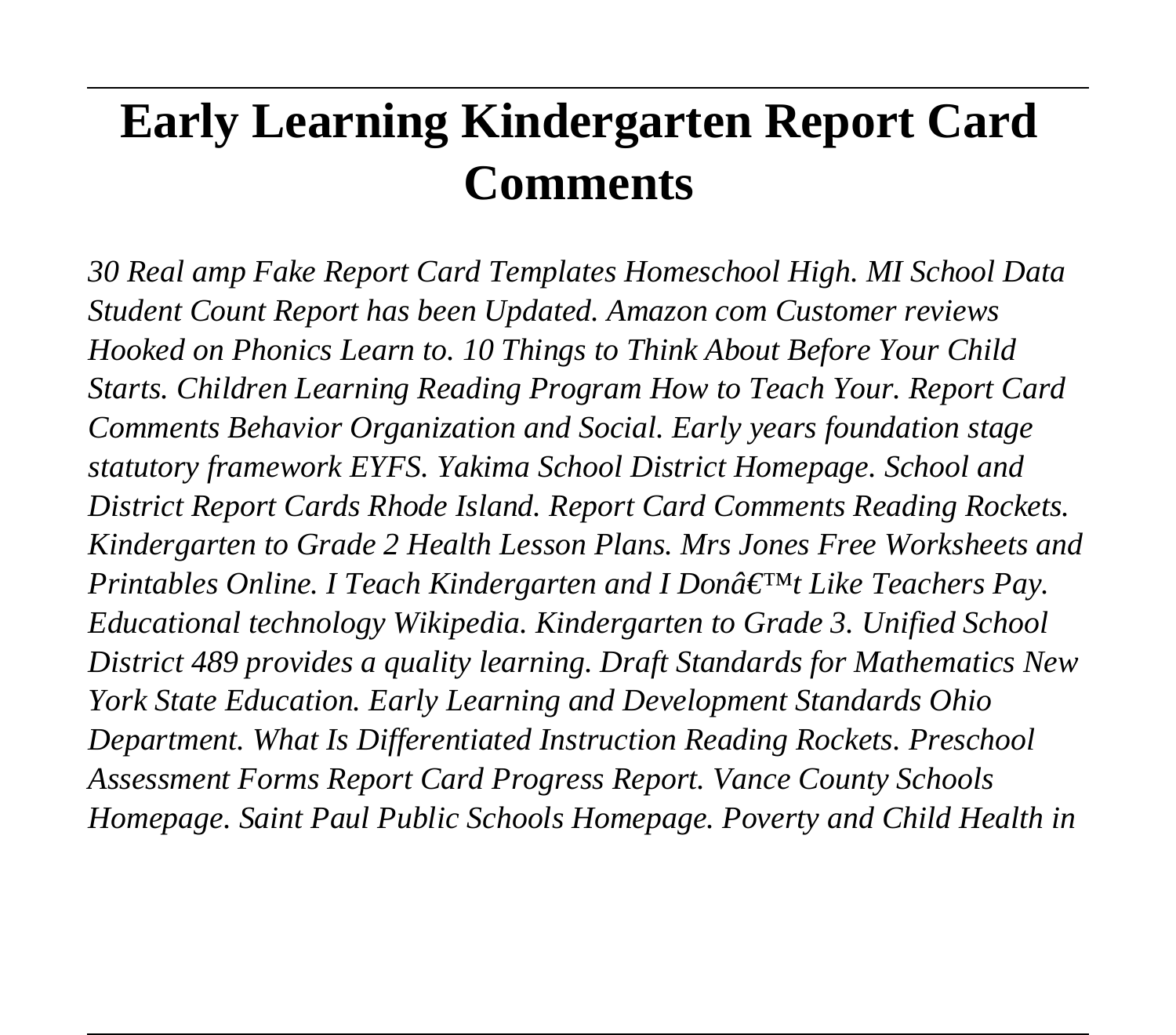*the United States From the. Early Learning and Development Standards Early Childhood. SDE Redirect Connecticut. Expanding Vocabulary with Rhyming Games KinderIQ. MDE education mn gov. Pre K Report Card. USD 489 Hays Kansas â€*" *Early Childhood Connections* 

#### **30 Real amp Fake Report Card Templates Homeschool High**

May 5th, 2018 - Download best report card templates for homeschool high school college or kindergarten HERE Free

report card samples and fake report card templates'

## '*MI School Data Student Count Report has been Updated*

*May 2nd, 2018 - Top 10 in 10 Years The Michigan Department of Education has developed a set of strategies to help Michigan become a Top 10 education state in 10 years*'

'**Amazon com Customer reviews Hooked on Phonics Learn to May 5th, 2018 - Find helpful customer reviews and review ratings for Hooked on Phonics Learn to Read Kindergarten System at Amazon com**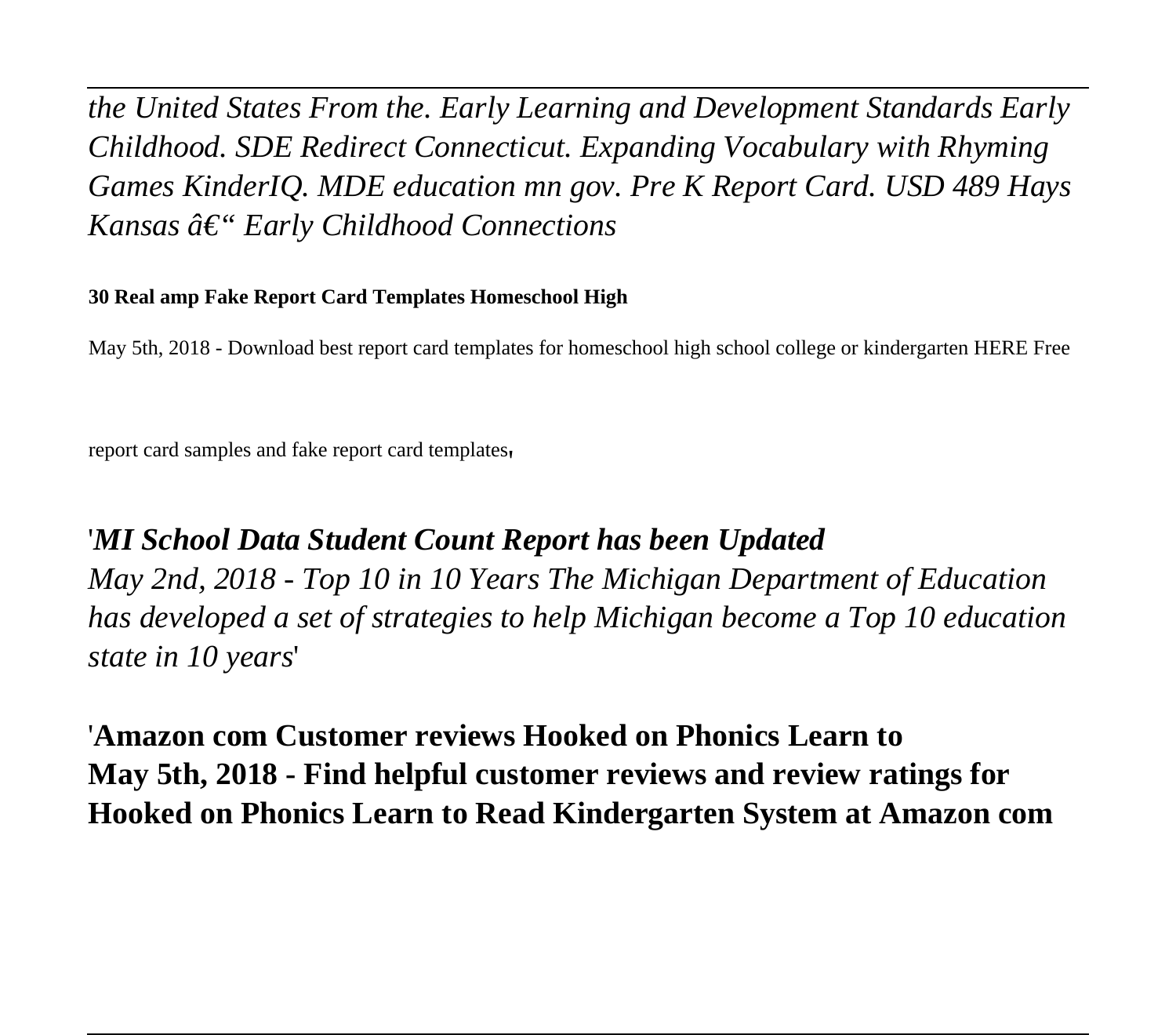# **Read honest and unbiased product reviews from our users**'

#### '**10 things to think about before your child starts**

may 3rd, 2018 - this harvard educated mom of 4 shares her best tips to help your child get the best start possible in

kindergarten what you really need to think about''**CHILDREN LEARNING READING PROGRAM HOW TO TEACH YOUR**

MAY 3RD, 2018 - THE BEST READING PROGRAM SHOWS YOU HOW TO EASILY AND EFFECTIVELY

TEACH YOUR CHILDREN TO READ''**REPORT CARD COMMENTS BEHAVIOR ORGANIZATION AND SOCIAL**

MAY 3RD, 2018 - A HUGE COLLECTION OF REPORT CARD COMMENT IDEAS FOR GENERAL BEHAVIOR ORGANIZATION SOCIAL SKILLS DEVELOPMENT''*Early Years Foundation Stage Statutory Framework EYFS*

*March 30th, 2014 - The Standards That School And Childcare Providers Must Meet For The Learning Development And Care Of Children From Birth To 5*'

### '**yakima school district homepage**

may 6th, 2018 - kindergarten transition program august 20 22 2018 ysd is offering a kindergarten transition program for new kindergarten students at all elementary schools''**School and District Report Cards Rhode Island** May 6th, 2018 - School and District Report Cards As part of the ongoing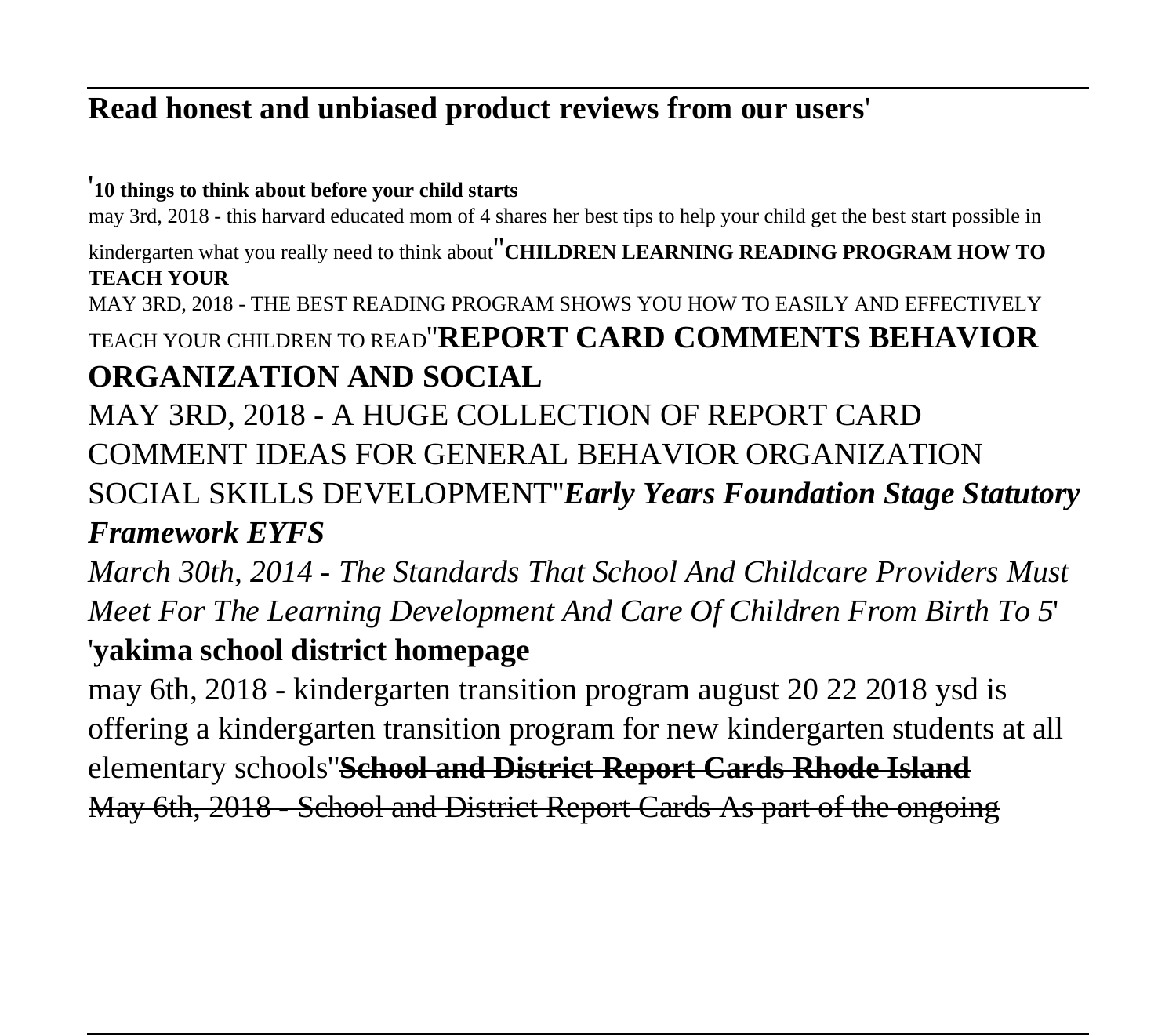process of school improvement RIDE issues annual report cards on all public schools on all school districts and on the state itself'

# '**REPORT CARD COMMENTS READING ROCKETS** MAY 6TH, 2018 - MOLLY BROUGHT HOME HER KINDERGARTEN REPORT CARD YESTERDAY I COMPLETELY SKIPPED OVER THE GRADES SECTION AND WENT RIGHT TO THE TEACHER COMMENTS WRITTEN BY MOLLY S TEACHER' '**KINDERGARTEN TO GRADE 2 HEALTH LESSON PLANS**

MAY 6TH, 2018 - AIRPORTS STUDENTS WILL BE LEARNING ABOUT PERSONAL AND GENERAL SPACE

WHILE MOVING IN DIFFERENT LEVELS EGGS AND TOOTH ENAMEL THIS EXPERIMENT IS ABOUT

WHAT DECAY CAN DO TO YOUR TOOTH ENAMEL''**Mrs Jones Free Worksheets and Printables Online**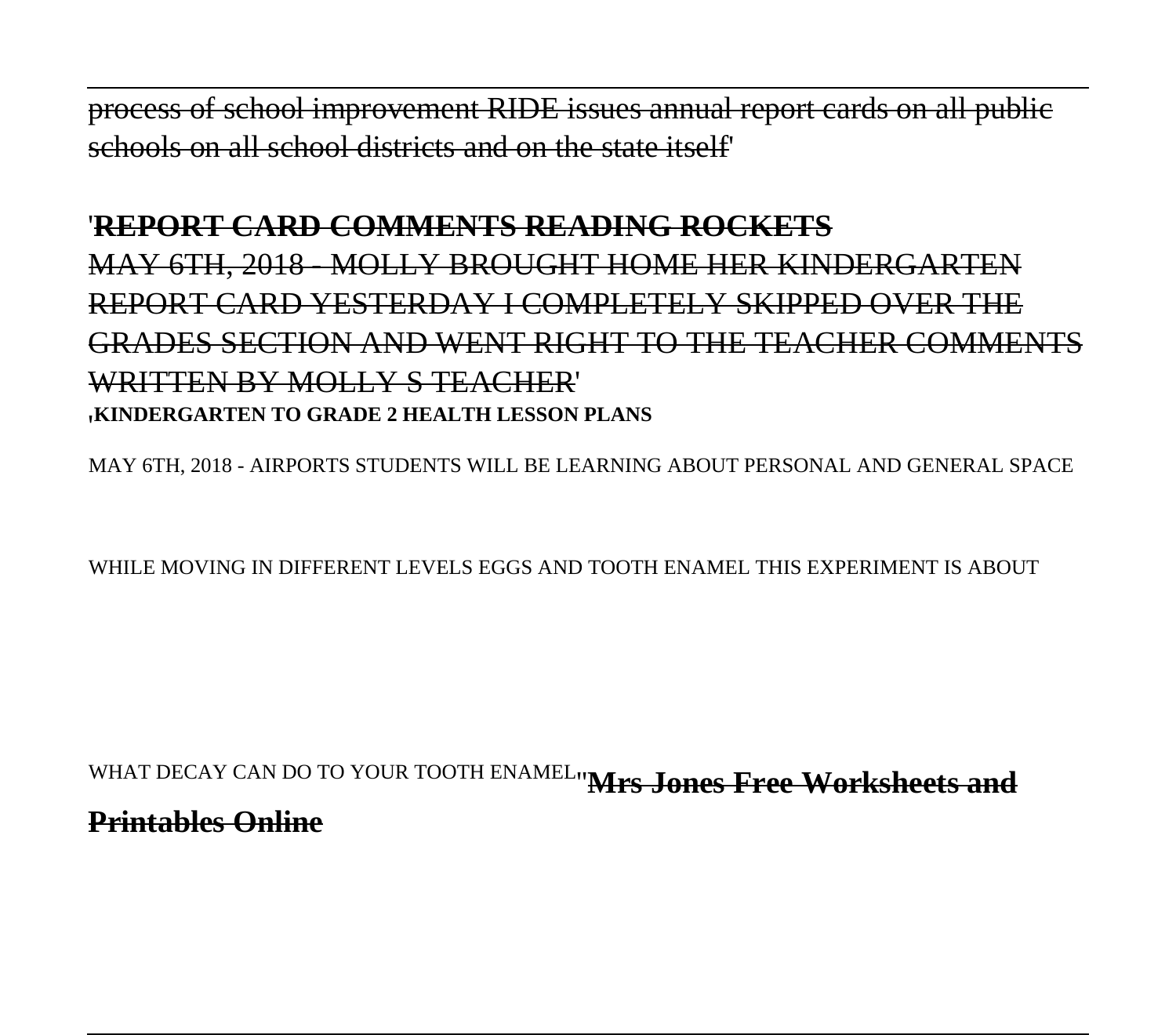### May 5th, 2018 - formerly mrsjones org Mrs Jones shares links to free printable materials on the internet for young children their teachers and parents<sup>"</sup><sub>I TEACH</sub> **KINDERGARTEN AND I DON<sup>3</sup>EIMT LIKE TEACHERS PAY** MAY 3RD, 2018 - 482 RESPONSES TO I TEACH KINDERGARTEN AND I DON $\hat{\mathfrak{s}} \in T^M$ T LIKE TEACHERS PAY TEACHERS''**educational technology wikipedia**

may 1st, 2018 - educational technology is the study and ethical practice of facilitating learning and improving

performance by creating using and managing appropriate technological processes and resources'

#### '**Kindergarten to Grade 3**

May 4th, 2018 - viii A Guide to Effective Instruction in Mathematics Kindergarten to Grade 3– Number Sense and Numeration Purpose and Features of This Document The present document was developed as a practical application of the principles'

#### '**Unified School District 489 provides a quality learning**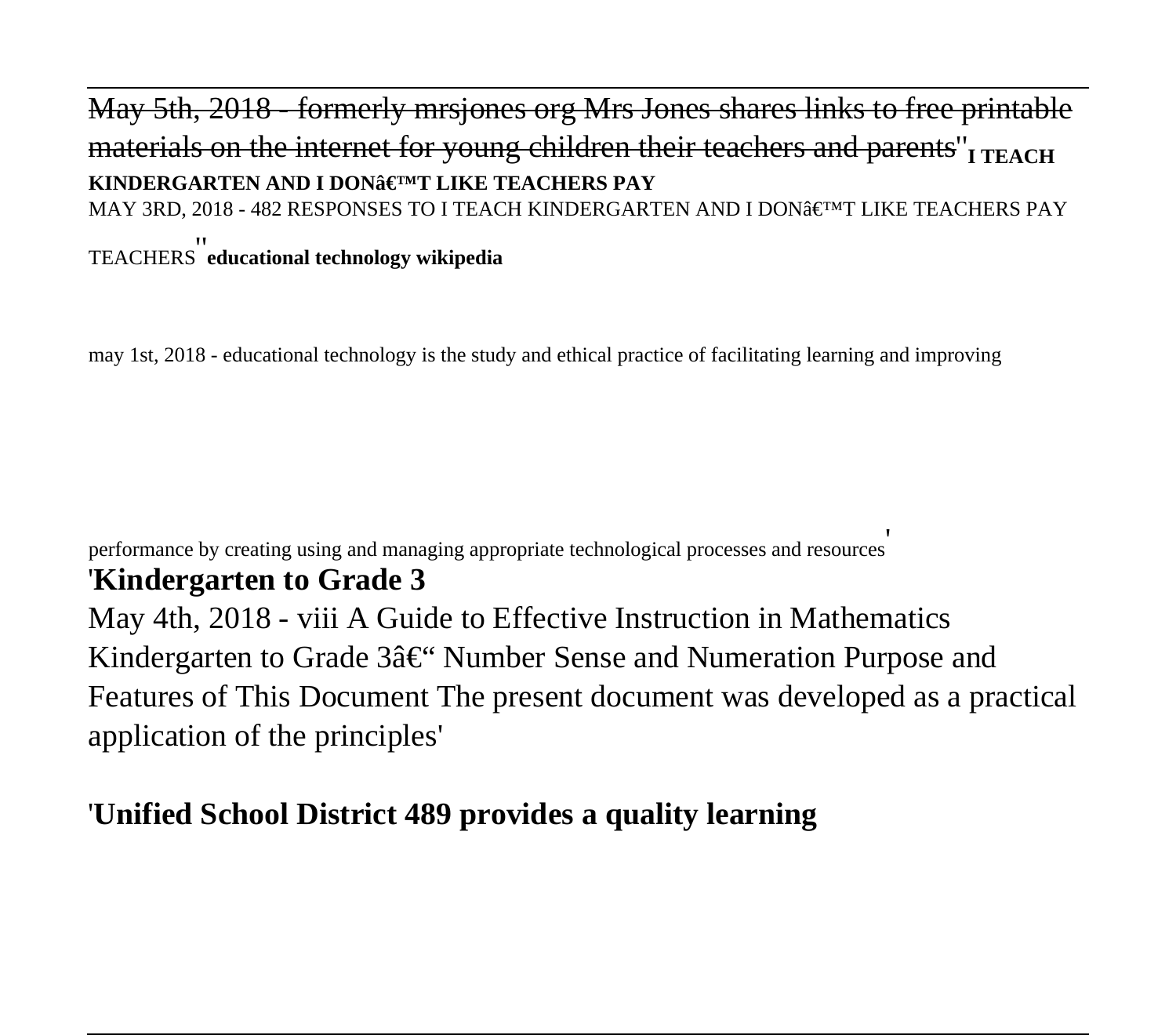# May 3rd, 2018 - download australian online pokies android free Unified School District 489 provides a quality learning experience for every child in every classroom every day'

#### '**Draft Standards for Mathematics New York State Education**

May 5th, 2018 - On September 21 2016 the New York State Education Department NYSED released new draft New

York State P 12 English Language Arts and Mathematics Learning Standards'

# '**Early Learning and Development Standards Ohio Department**

May 6th, 2018 - On October 9 2012 the State Board of Education adopted Ohio $\hat{\mathbf{\alpha}} \in \mathbb{N}$  Early Learning and Development Standards in all domains of school readiness to reflect the comprehensive development of children beginning at birth to kindergarten entry''*What Is Differentiated Instruction Reading Rockets*

*May 5th, 2018 - Differentiation Means Tailoring Instruction To Meet Individual Needs Whether Teachers Differentiate Content Process Products Or The Learning Environment The Use Of Ongoing Assessment And Flexible Grouping Makes This A Successful Approach To Instruction*'

#### '**preschool assessment forms report card progress report**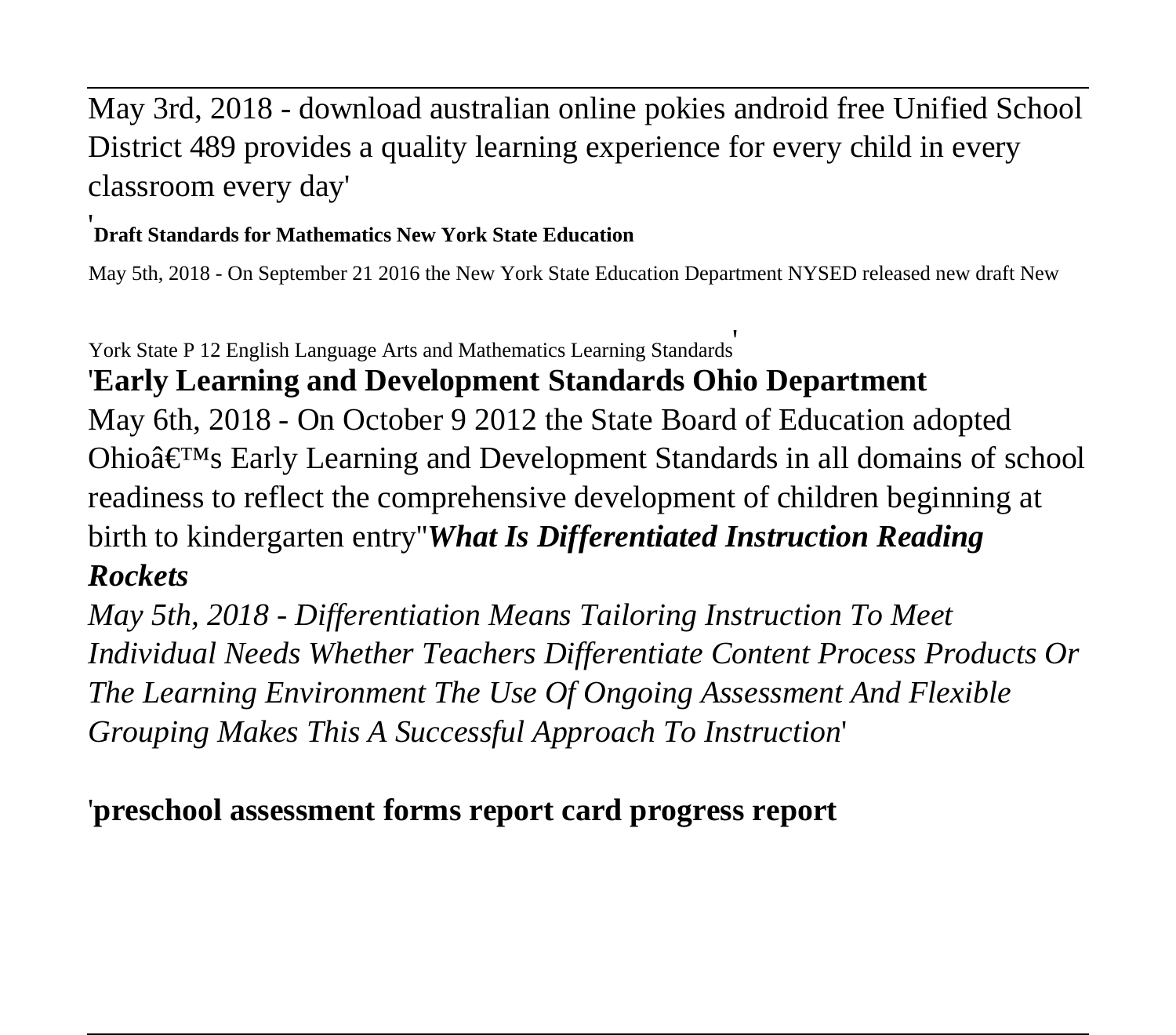february 14th, 2018 - assessment forms for preschool and pre k printable and digital assessment forms to assess colors shapes numbers letters and more'

# '**Vance County Schools Homepage**

**May 5th, 2018 - Vance County Schools serves the educational needs of approximately 6 400 students in pre kindergarten through 12th grade Our professional staff is committed to providing the knowledge skills and opportunities for our students to compete in an ever changing global community**'

# '**SAINT PAUL PUBLIC SCHOOLS HOMEPAGE**

MAY 4TH, 2018 - SHARED CONTENT THINKING COLLEGE EARLY FAIR 2018 RETHINKING SCHOOL START TIMES FOR 2018 19 2017 GRADUATION RATES 2016 GRADUATION RATES 2015 GRADUATION RATES''**poverty and child health in the united states from the march 6th, 2016 - statement of the problem poverty is an important social determinant of health and contributes to child health disparities children who experience poverty particularly during early life or for an extended period are at risk of a host of adverse health and developmental outcomes**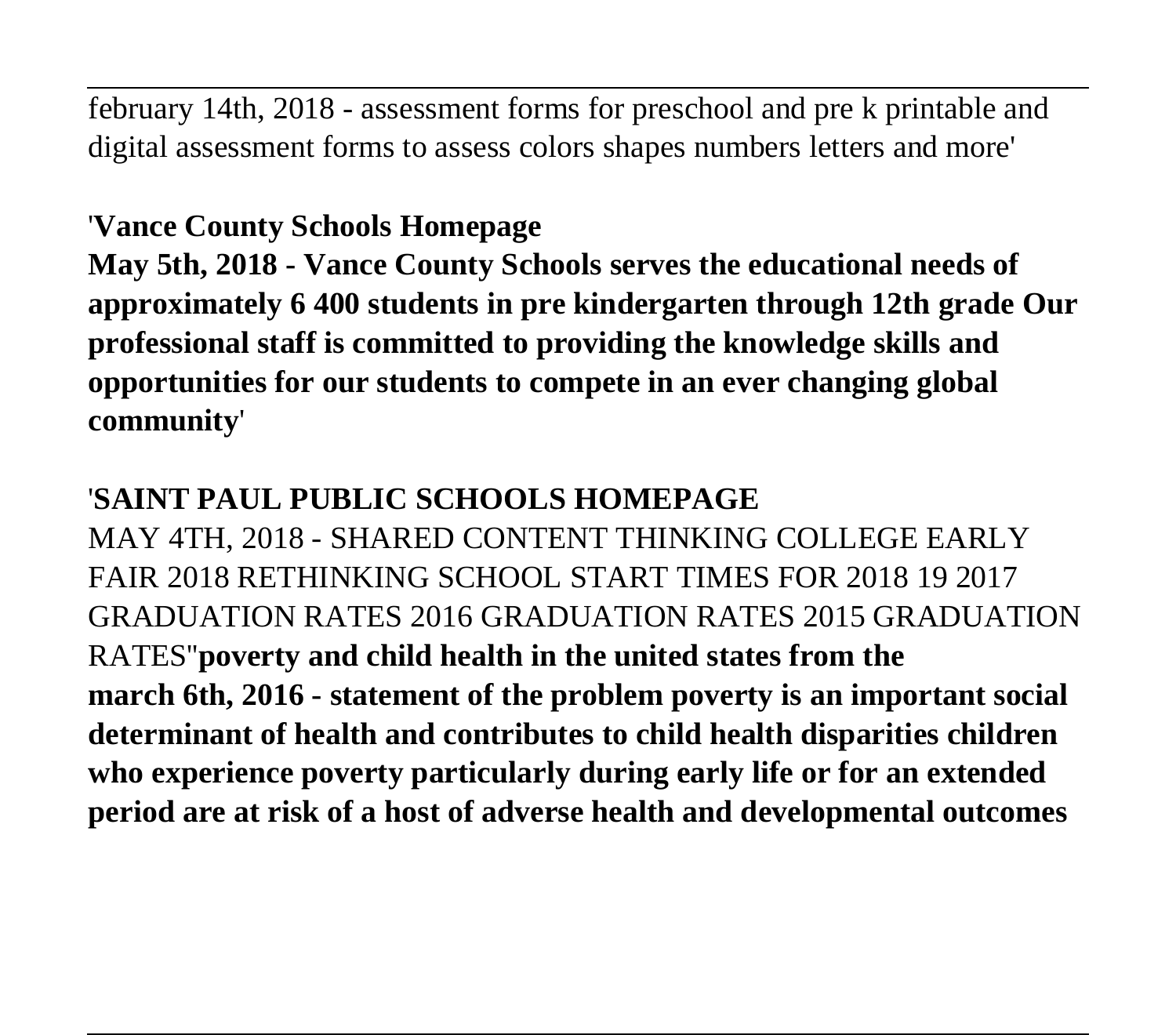**through their life course 1 poverty has a profound effect on**'

'**early learning and development standards early childhood may 5th, 2018 - early learning and development standards the 2013 rhode island early learning and development standards are intended to provide guidance to families teachers and administrators on what children should know and be able to do as they enter kindergarten**' '**SDE Redirect Connecticut May 6th, 2018 - The page you are trying to access has moved The Connecticut State Department of Education has a new website If you have existing bookmarks you will need to navigate to them and re bookmark those pages**'

# '**Expanding Vocabulary with Rhyming Games KinderIQ**

May 2nd, 2018 - Rhyming is one of the first skills that children can practice to start understanding letter sound word relationships and can be a fun way to expand early vocabulary by building on familiar word patterns that children are already comfortable with' '**mde education mn gov**